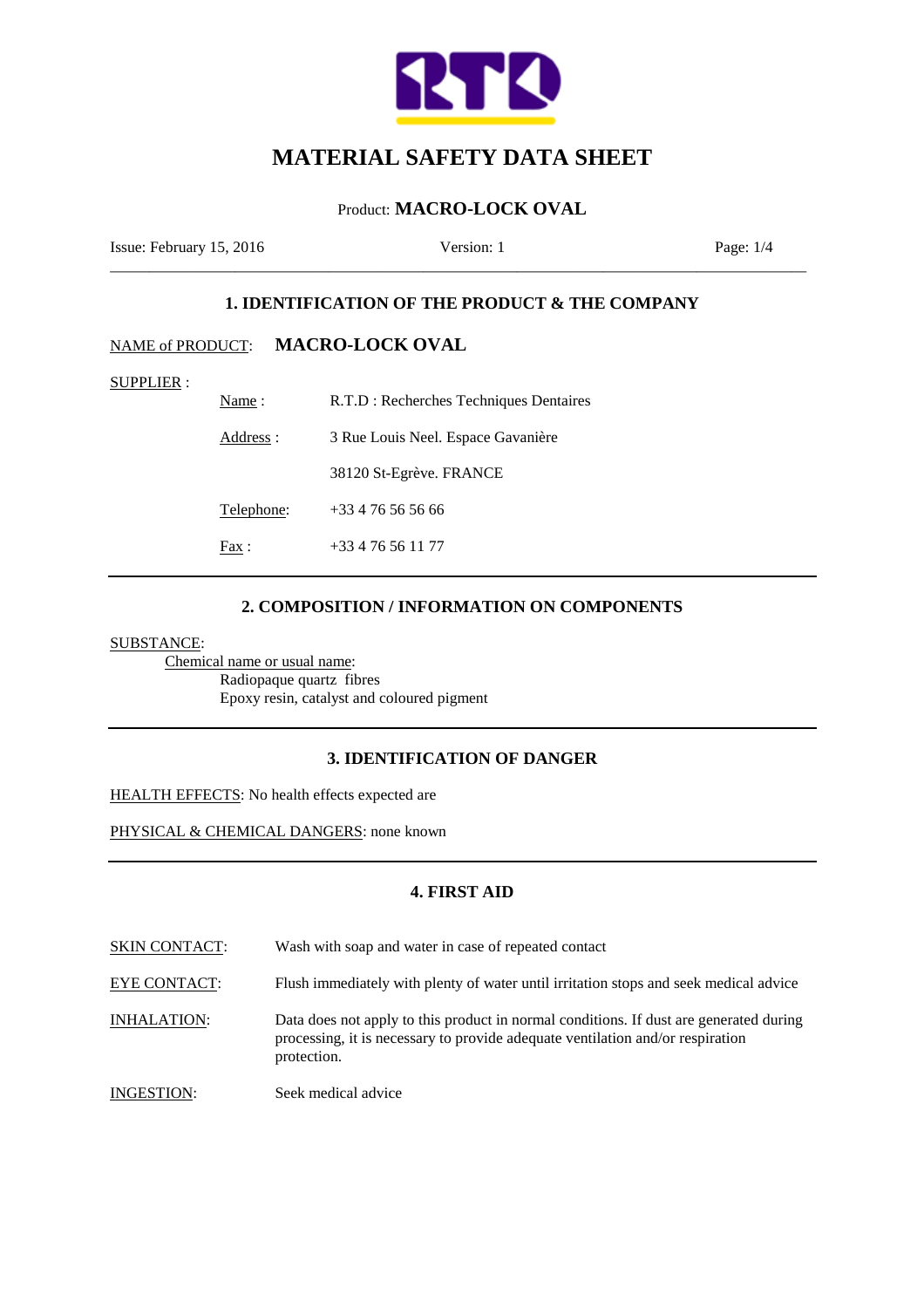

# Product: **MACRO-LOCK OVAL**

Issue: February 15, 2016 Version: 1 Page: 2/4

## **5. FIRE MEASURES**

EXTINGUISH MEDIA:

Recommended: Foam, carbon dioxide, dry chemical or water mist

SPECIFIC HAZARDS: none known

PROTECTION OF THE INTERVENING PERSONNAL: usual fire equipment

# **6. MEASURES IN CASE OF ACCIDENTAL DISPERSION**

INDIVIDUAL MEASURES: not applicable

#### MEASURES FOR THE PROTECTION OF THE ENVIRONMENT:

due to small amount dispose as ordinary waste or contact local regulation authority for advice

CLEANING METHODS:

- Recuperation: not applicable

- Elimination: Dispose of in accordance with local regulations

OTHER

# **7. STORAGE & HANDLING**

#### HANDLING:

- Prevention of the workers exposure: Use ordinary hygiene practices (avoid eye contact, avoid breathing dust by cutting, avoid skin contact)

#### STORAGE:

- Storage conditions:
	- Recommended: Keep away from light. Store reserve in their box and away from light - Avoided: Light material sensitive-Keep away from light
- Inappropriate materials: none known

#### - Materials for packaging:

- Recommended: all material example: plastic as polyethylene, polypropylene...
- Avoided: none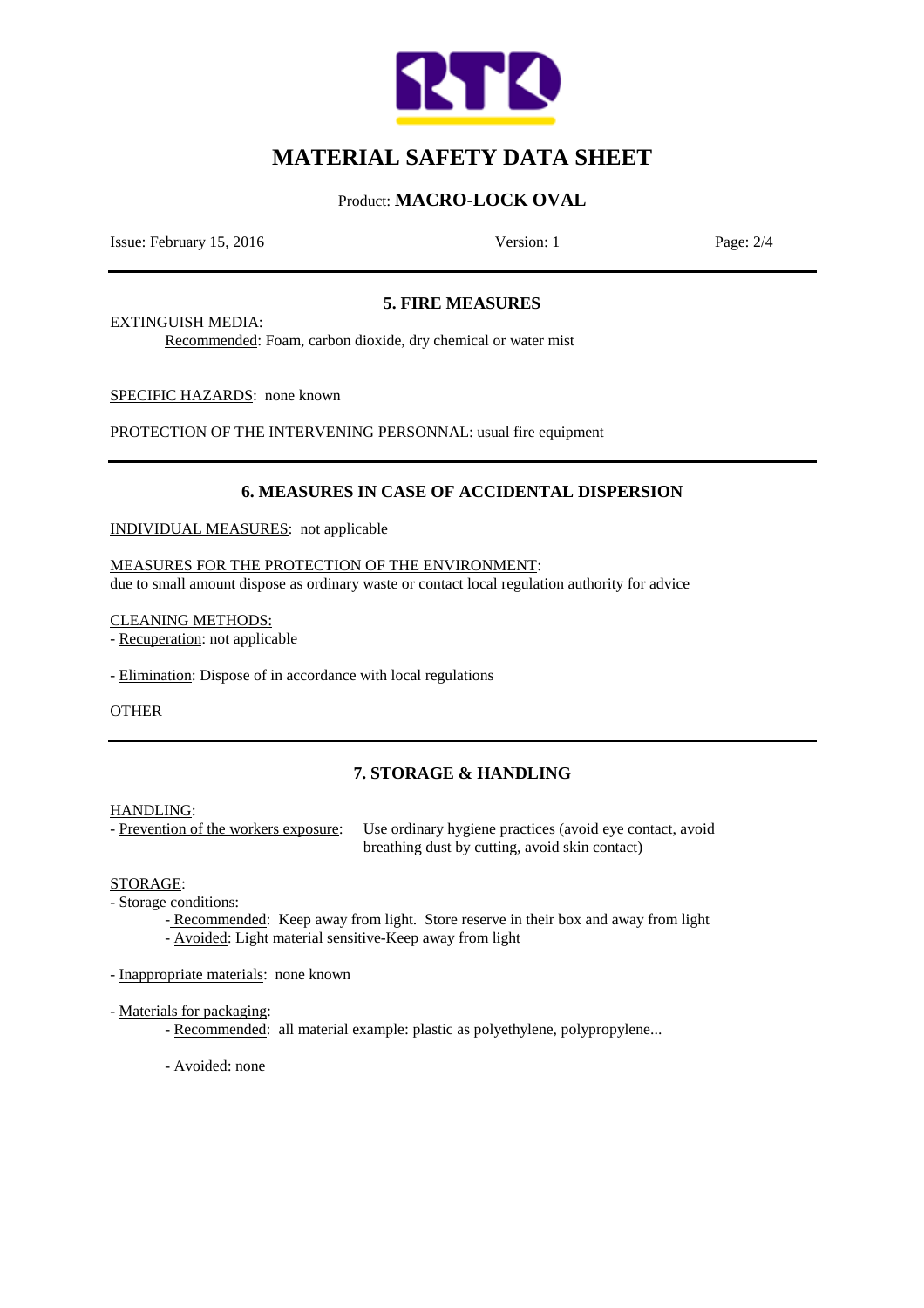

# Product: **MACRO-LOCK OVAL**

Issue: February 15, 2016 Version: 1 Page: 3/4

# **8. CONTROLS OF THE EXPOSURE / INDIVIDUAL PROTECTION**

INDIVIDUAL PROTECTIVE EQUIPMENT:

- Hand protective measures: normal dental hygiene practices; surgical gloves, safety glasses and surgical mask

- Eye protective measures: wear safety glasses during treatment for dental personal and patients

OTHER: avoid breathing dust while cutting; wear mask or cutting under liquid-spray

# **9. PHYSICAL & CHEMICAL PROPERTIES**

- ASPECT: - Physical state: solid
- Colour: translucent and coloured at room temperature, slightly yellow to colourless at temperature above 29°C
- Odour: odourless

- pH: not applicable

FIRE & EXPLOSION HAZARDS:

- Flash point: not applicable
- Density: Not determined Specific density (water): not determined
- Solubility:

 in water : not soluble in organic solvents : partly soluble

VISCOSITY: not applicable

OTHER:

### **10. STABILITY & REACTIVITY**

#### STABILITY: Stable

### HAZARDOUS DECOMPOSITION PRODUCTS

No hazardous decomposition products in normal conditions of use

DANGEROUS REACTIONS WITH: none known